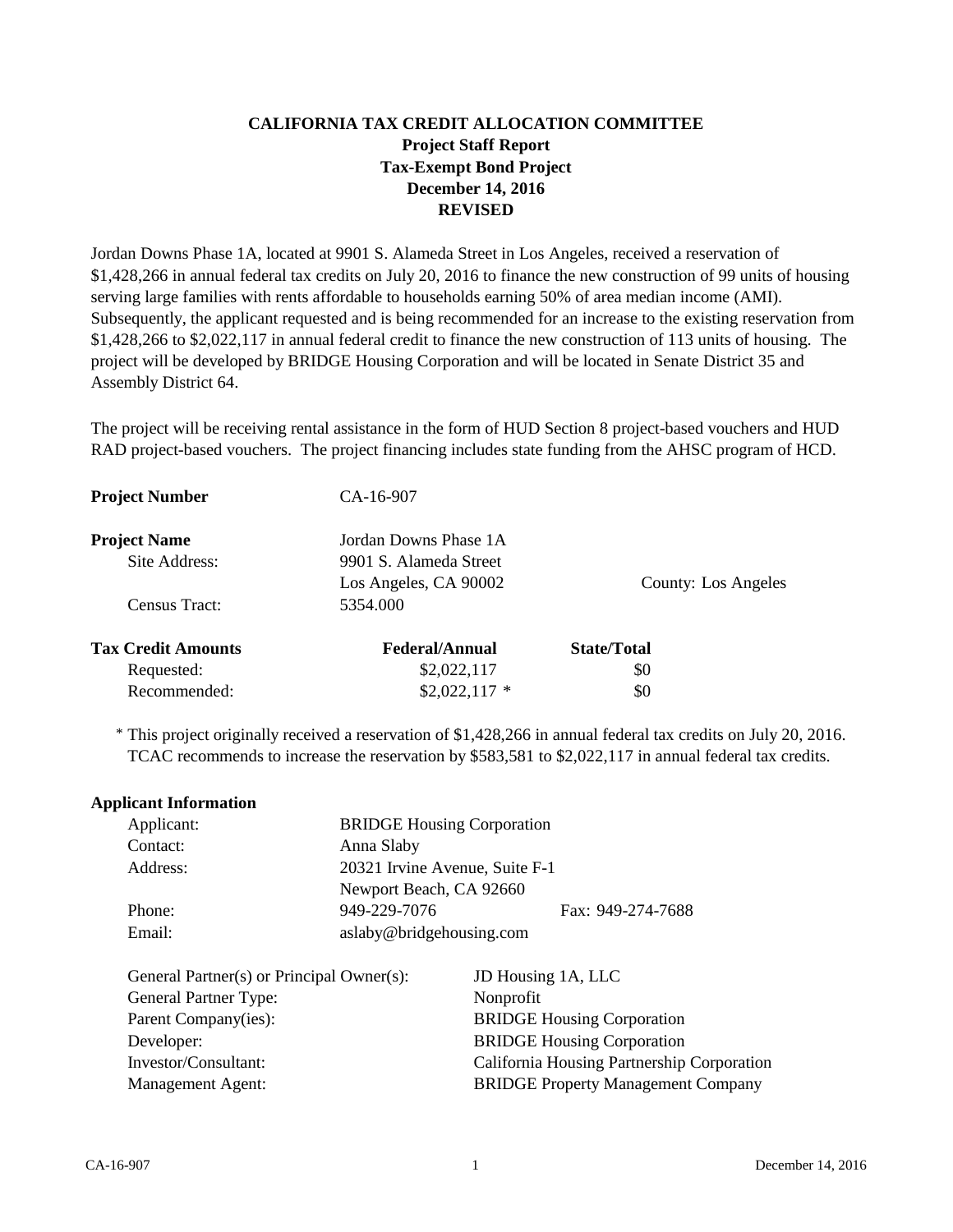# **Project Information**

| Construction Type:                                           | New Construction                                                     |
|--------------------------------------------------------------|----------------------------------------------------------------------|
| Total # Residential Buildings: 12                            |                                                                      |
| Total # of Units:                                            | 115                                                                  |
| No. & % of Tax Credit Units: 113 99.12%                      |                                                                      |
| Federal Set-Aside Elected:                                   | 40%/60%                                                              |
| Federal Subsidy:                                             | Tax-Exempt / HUD Section 8 Project-based Vouchers (50 units - 44%) / |
|                                                              | HUD RAD Project-based Vouchers (31 Units - 27%)                      |
| <b>HCD MHP Funding:</b>                                      | N <sub>0</sub>                                                       |
| 55-Year Use/Affordability:                                   | <b>Yes</b>                                                           |
| Number of Units $\omega$ or below 50% of area median income: | -99                                                                  |
| Number of Units @ or below 60% of area median income:        | - 14                                                                 |

## **Bond Information**

| Issuer:                    | City of Los Angeles Housing and Community Investment Department |
|----------------------------|-----------------------------------------------------------------|
| Expected Date of Issuance: | December 19, 2016                                               |
| Credit Enhancement:        | N/A                                                             |

## **Information**

| Housing Type:                      | Large Family        |
|------------------------------------|---------------------|
| Geographic Area:                   | City of Los Angeles |
| TCAC Project Analyst: Jack Waegell |                     |

## **Unit Mix**

 1-Bedroom Units 2-Bedroom Units 3-Bedroom Units 4-Bedroom Units 5-Bedroom Units Total Units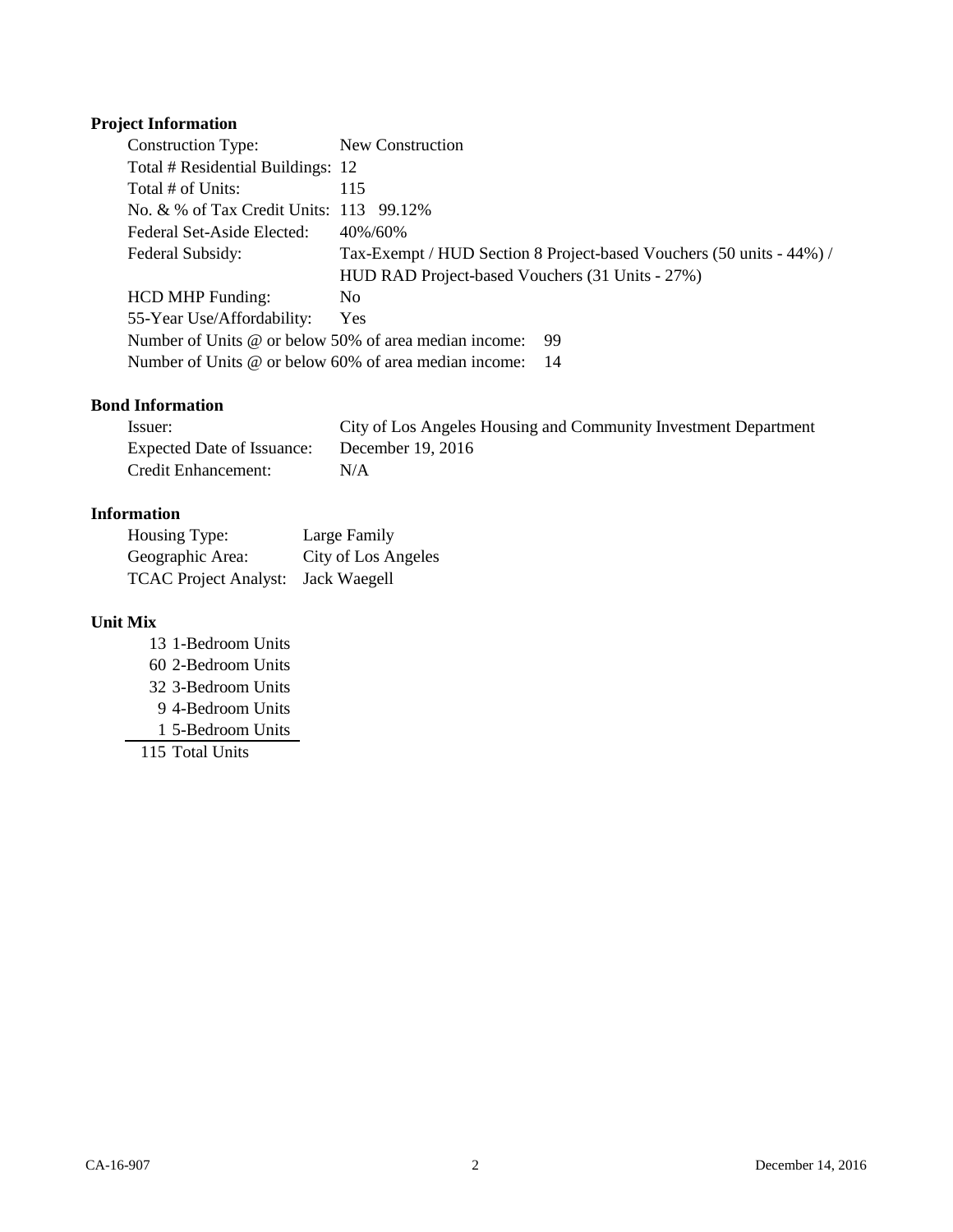|    |                    | <b>2016 Rents Targeted</b><br>% of Area Median | <b>2016 Rents Actual</b><br>% of Area Median | <b>Proposed Rent</b><br>(including |
|----|--------------------|------------------------------------------------|----------------------------------------------|------------------------------------|
|    | Unit Type & Number | <b>Income</b>                                  | <b>Income</b>                                | utilities)                         |
| 6  | 1 Bedroom          | 50%                                            | 50%                                          | \$814                              |
| 9  | 2 Bedrooms         | 50%                                            | 50%                                          | \$977                              |
| 7  | 3 Bedrooms         | 50%                                            | 50%                                          | \$1,128                            |
| 8  | 4 Bedrooms         | 50%                                            | 50%                                          | \$1,258                            |
| 1  | 5 Bedrooms         | 50%                                            | 50%                                          | \$1,389                            |
| 6  | 1 Bedroom          | 50%                                            | 50%                                          | \$814                              |
| 12 | 2 Bedrooms         | 50%                                            | 50%                                          | \$977                              |
| 2  | 3 Bedrooms         | 50%                                            | 50%                                          | \$1,128                            |
| 1  | 4 Bedrooms         | 50%                                            | 50%                                          | \$1,258                            |
| 1  | 1 Bedroom          | 50%                                            | 50%                                          | \$814                              |
| 28 | 2 Bedrooms         | 50%                                            | 50%                                          | \$977                              |
| 18 | 3 Bedrooms         | 50%                                            | 50%                                          | \$1,128                            |
| 9  | 2 Bedrooms         | 60%                                            | 60%                                          | \$1,172                            |
| 5  | 3 Bedrooms         | 60%                                            | 60%                                          | \$1,353                            |
| 1  | 2 Bedrooms         | Manager's Unit                                 | Manager's Unit                               | \$0                                |
| 1  | 2 Bedrooms         | Market Rate Unit                               | Market Rate Unit                             | \$1,115                            |

# **Project Cost Summary at Application**

| Land and Acquisition             | \$3,480,000  |
|----------------------------------|--------------|
| <b>Construction Costs</b>        | \$36,444,855 |
| <b>Rehabilitation Costs</b>      | \$0          |
| <b>Construction Contingency</b>  | \$1,500,659  |
| Relocation                       | \$100,000    |
| Architectural/Engineering        | \$2,248,980  |
| Const. Interest, Perm. Financing | \$2,133,781  |
| Legal Fees, Appraisals           | \$580,000    |
| Reserves                         | \$1,300,172  |
| <b>Other Costs</b>               | \$3,286,778  |
| Developer Fee                    | \$5,153,864  |
| <b>Commercial Costs</b>          | \$0          |
| Total                            | \$56,229,089 |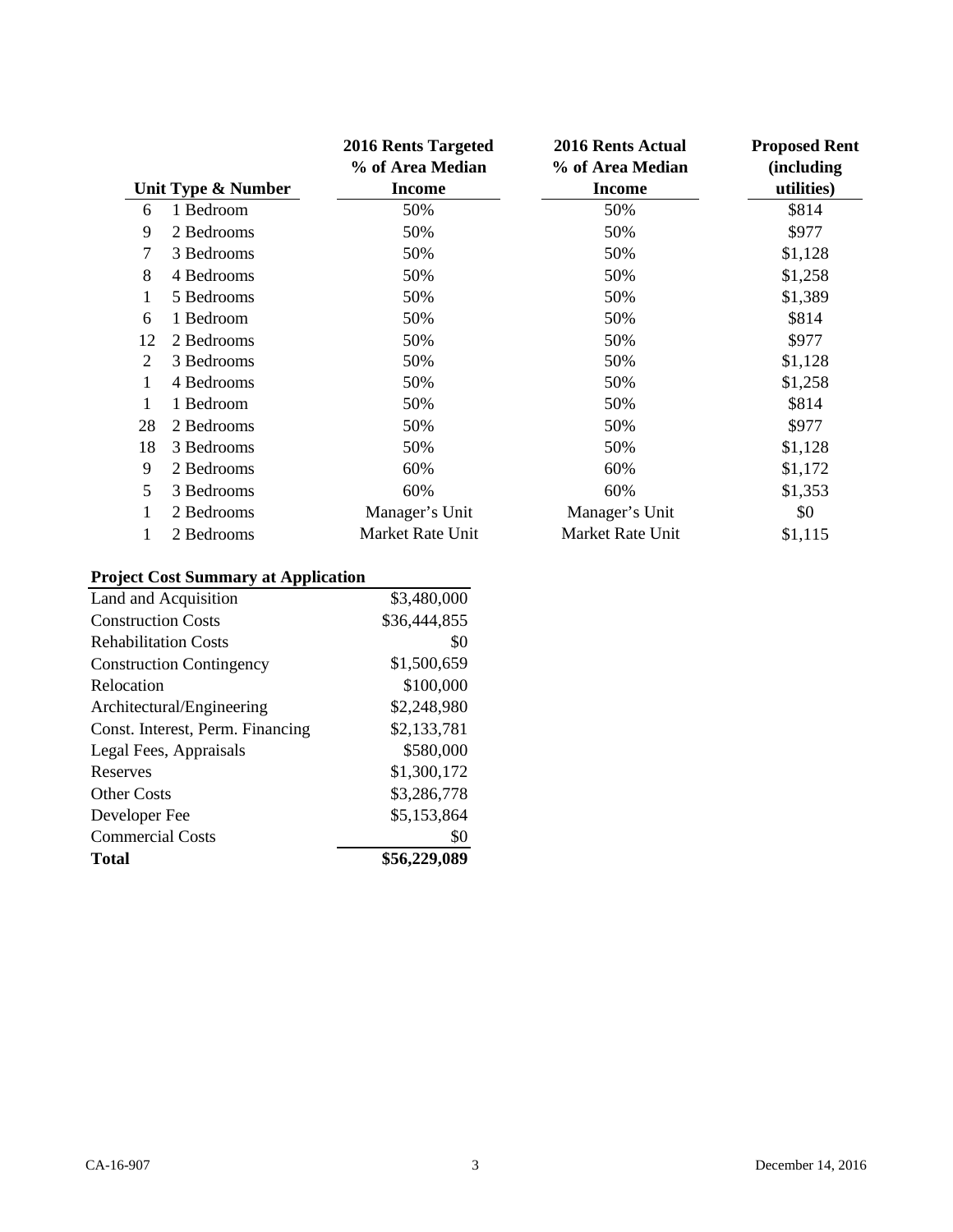## **Project Financing Residential**

| <b>Estimated Total Project Cost:</b>       | \$56,229,089 | <b>Construction Cost Per Square Foot:</b> | \$271     |
|--------------------------------------------|--------------|-------------------------------------------|-----------|
| <b>Estimated Residential Project Cost:</b> | \$56,229,089 | Per Unit Cost:                            | \$488,949 |
| <b>Estimated Commercial Cost:</b>          |              | Effective Per Unit Cost <sup>*</sup> :    | \$458,997 |

## **Construction Financing**

| Source                              | Amount       | Source                           |
|-------------------------------------|--------------|----------------------------------|
| <b>Bank of America</b>              | \$28,000,000 | <b>JP</b> Morgan Chase           |
| Bank of America - Taxable Tail      | \$5,815,067  | HCD - AHSC (HRI) Grant           |
| HCD - AHSC (HRI) Grant              | \$500,000    | HCD - AHSC (Cap & Trade)         |
| <b>HACLA</b> - Ground Lease Loan    | \$2,950,000  | <b>HACLA</b> - Ground Lease Loan |
| <b>HACLA - RHF</b>                  | \$5,000,000  | <b>HACLA - RHF</b>               |
| HACLA - B-Permit                    | \$587,000    | HACLA - B Permit                 |
| HACLA - Century Blvd./B-Permit Loan | \$5,500,000  | HACLA - Century Blvd./B-Permit I |
| HACLA - Gap Loan                    | \$1,752,433  | HACLA - Gap Loan                 |
| Deferred Costs                      | \$4,693,589  | Refunds                          |
| Tax Credit Equity                   | \$1,431,000  | <b>General Partner Equity</b>    |
|                                     |              | Deferred Developer Fee           |

| <b>Construction Cost Per Square Foot:</b> | \$271     |
|-------------------------------------------|-----------|
| Per Unit Cost:                            | \$488,949 |
| Effective Per Unit Cost <sup>*</sup> :    | \$458,997 |

## **Permanent Financing**

| Source                           | Amount       |
|----------------------------------|--------------|
| JP Morgan Chase                  | \$7,270,000  |
| HCD - AHSC (HRI) Grant           | \$500,000    |
| HCD - AHSC (Cap & Trade)         | \$6,000,000  |
| <b>HACLA</b> - Ground Lease Loan | \$2,950,000  |
| <b>HACLA - RHF</b>               | \$5,000,000  |
| HACLA - B Permit                 | \$587,000    |
| HACLA - Century Blvd./B-Permit I | \$5,500,000  |
| HACLA - Gap Loan                 | \$1,752,433  |
| Refunds                          | \$100,000    |
| <b>General Partner Equity</b>    | \$2,159,380  |
| Deferred Developer Fee           | \$494,488    |
| Tax Credit Equity                | \$23,915,788 |
| <b>TOTAL</b>                     | \$56,229,089 |

\*Less Donated Land, Fee Waivers, Seller Carryback Loans, and Deferred Developer Fee

## **Determination of Credit Amount(s)**

| <b>Requested Eligible Basis:</b>                                   | \$49,659,502 |
|--------------------------------------------------------------------|--------------|
| 130% High Cost Adjustment:                                         | Yes          |
| <b>Applicable Fraction:</b>                                        | 99.12%       |
| <b>Qualified Basis:</b>                                            | \$63,991,060 |
| Applicable Rate:                                                   | 3.25%        |
| Total Maximum Annual Federal Credit:                               | \$2,022,117  |
| Approved Developer Fee (in Project Cost & Eligible Basis):         | \$5,153,864  |
| California Housing Partnership Corporation<br>Investor/Consultant: |              |
| Federal Tax Credit Factor:                                         | \$1.18271    |

Per Regulation Section 10322(h)(9)(A), The "as if vacant" land value and the existing improvement value established at application, as well as the eligible basis amount derived from those values, will be used during all subsequent reviews including the placed in service review, for the purpose of determining the final award of Tax Credits.

Per Regulation Section 10327(c)(2)(C), Once established at the initial funded application, the developer fee cannot be increased, but may be decreased, in the event of a modification in basis.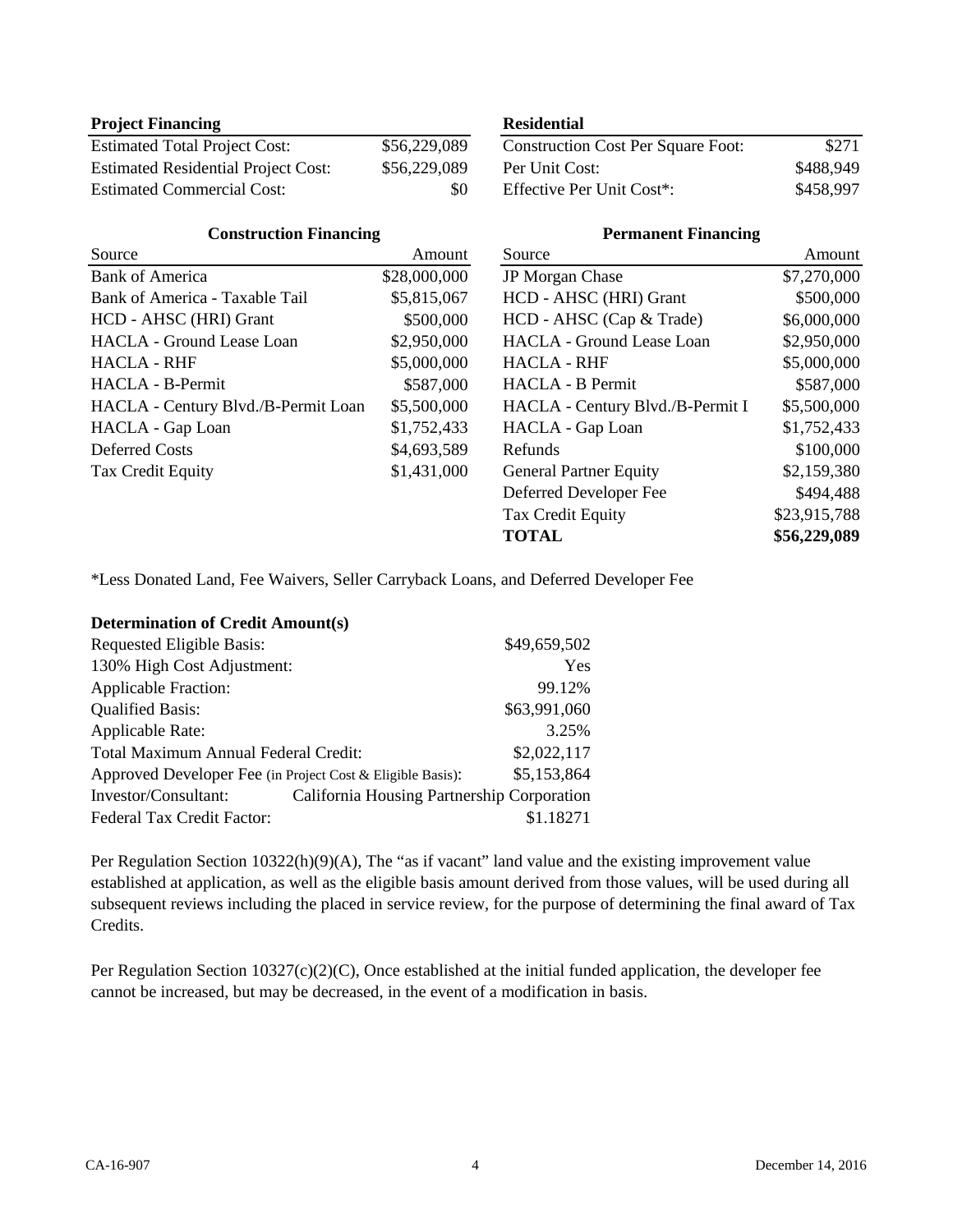## **Eligible Basis and Basis Limit**

| Requested Unadjusted Eligible Basis:  | \$49,659,502 |
|---------------------------------------|--------------|
| <b>Actual Eligible Basis:</b>         | \$49,659,502 |
| Unadjusted Threshold Basis Limit:     | \$33,767,196 |
| Total Adjusted Threshold Basis Limit: | \$62,806,985 |

## **Adjustments to Basis Limit**

55-Year Use/Affordability Restriction – 1% for Each 1% of Low-Income Units are Income Targeted between 50% AMI & 36% AMI: 86%

### **Cost Analysis and Line Item Review**

Staff analysis of project costs to determine reasonableness found all fees to be within TCAC's underwriting guidelines and TCAC limitations. Annual operating expenses exceed the minimum operating expenses established in the Regulations, and the project pro forma shows a positive cash flow from year one. Staff has calculated federal tax credits based on 3.25% of the qualified basis. Applicants are cautioned to consider the expected federal rate when negotiating with investors. TCAC's financial evaluation at project completion will determine the final allocation.

### **Special Issues/Other Significant Information**

The project will have HUD Section 8 project-based vouchers for 50 affordable units and HUD RAD projectbased vouchers for 31 units.

Jordan Downs Phase 1A is providing replacement housing for an existing apartment project on an adjacent parcel that is going to be demolished to make way for another new construction project once its existing tenants have been relocated. One of the current tenants in the adjacent apartments that will be moving into Jordan Downs Phase 1A is slightly over-income above the 60% AMI limit. As a result, Jordan Downs Phase 1A's applicable fraction is 99.12% instead of 100%.

## **Local Reviewing Agency**

The Local Reviewing Agency, the City of Los Angeles Housing and Community Investment Department, has completed a site review of this project and strongly supports this project.

## **Recommendation**

Staff recommends that the Committee make a preliminary reservation of tax credits in the following amount(s) contingent upon standard conditions and any additional conditions imposed by the Committee:

| <b>Federal Tax Credits/Annual</b> | <b>State Tax Credits/Total</b> |
|-----------------------------------|--------------------------------|
| \$2,022,117                       | -\$0                           |

## **Standard Conditions**

If applicant is receiving tax-exempt bond financing from other than CalHFA, the applicant shall apply for a bond allocation from the California Debt Limit Allocation Committee's next scheduled meeting, if not previously granted an allocation; shall have received an allocation from CDLAC; and, shall issue bonds within time limits specified by CDLAC.